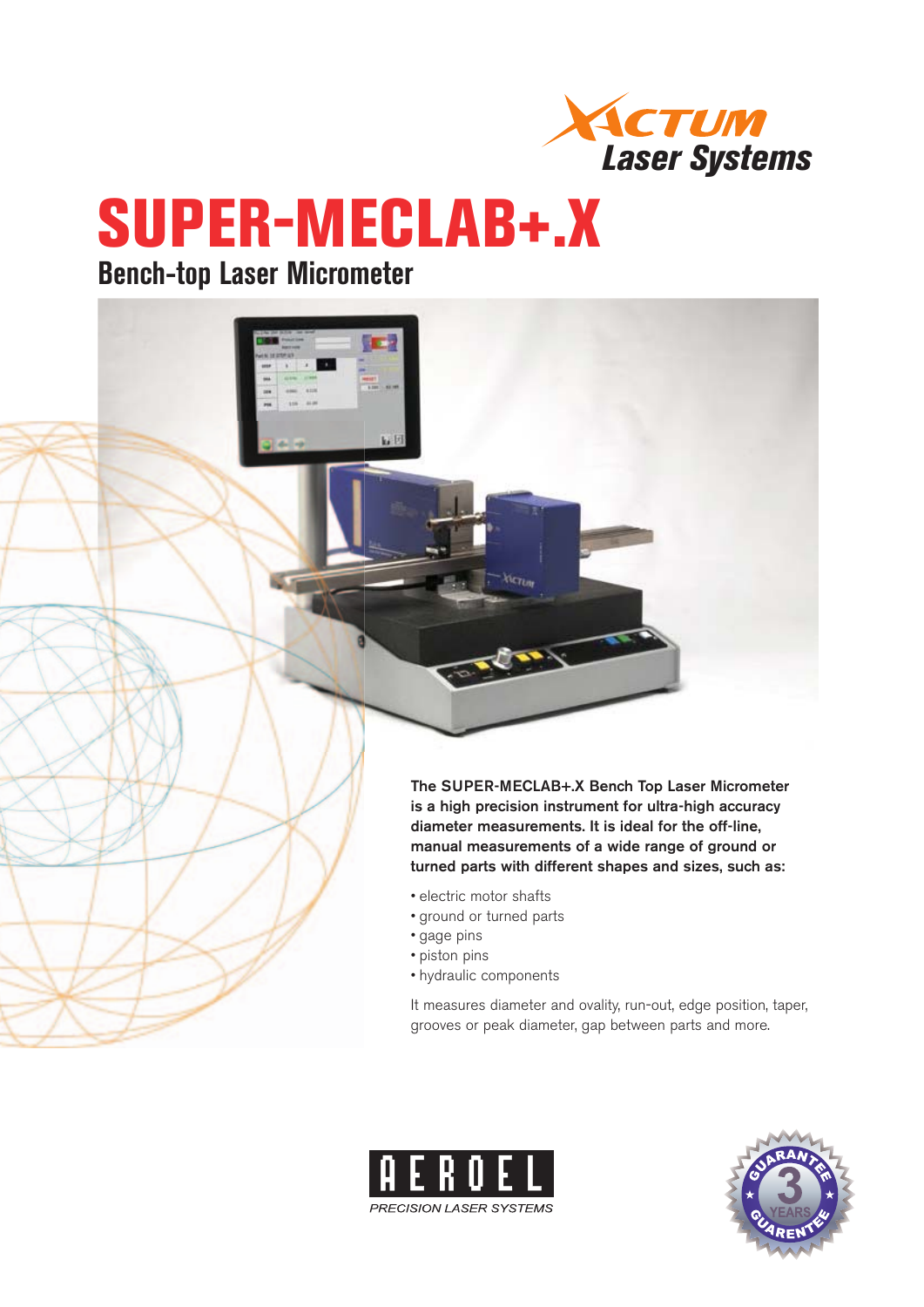## **System composition**

#### **The basic system (S version)** consists of:

- XLS40 or XLS80 Xactum Intelligent Laser Sensor
- Flat granite baseplate with precision linear slide (400, 640 or 820 mm long)
- Embedded Aeroel PC with 10.4" LCD monitor
- Super-Meclab.X software pre-installed in the system
- NO-VAR option: compensation of measuring drift due to changing room temperature
- Power supplies, connecting cables, keyboard and mouse
- Calibration report (available on request)
- Ready for external monitor (not supplied)

#### The **SR version**

includes a motor driven device to rotate the part, with friction driving wheel and stepper motor.



#### **Optional fixtures and accessories**



Universal V block in hardened steel or insulated material



Pair of fixed V blocks (various heights) to be mounted along the slide

Set of two pairs of hollow cones, to be used with dead centers



Pair of centers to be mounted on the slide, at adjustable positions



Pair of free rolls (various heights) to be mounted along the slide



Magnetic scale to read the slide position, resolution 0.005 mm



Device for the fine tuning of the slide position, with micrometric head, 0.5 mm/rev pitch,  $± 6.5$  mm range



Set of 4 calibration pins for XLS40 micrometer, with supporting V block.

### **The Xactum Tecnology**

**The Xactum XLS40 and XLS80 Laser Micrometers are extremely accurate and repeatable measuring instruments.**

- Wide measuring field: 40 or 80 mm
- Excellent linearity:  $\pm$  0.5 µm at best (\*)
- Excellent linearity:  $\pm$  0.5 µm at best (\*)
- Outstanding repeatability  $\pm$  0.05  $\mu$ m (\*)
- Permanent self-calibration
- NO-VAR technology: no measuring drift due to changing room temperature by programming the coefficient of thermal expansion of the part





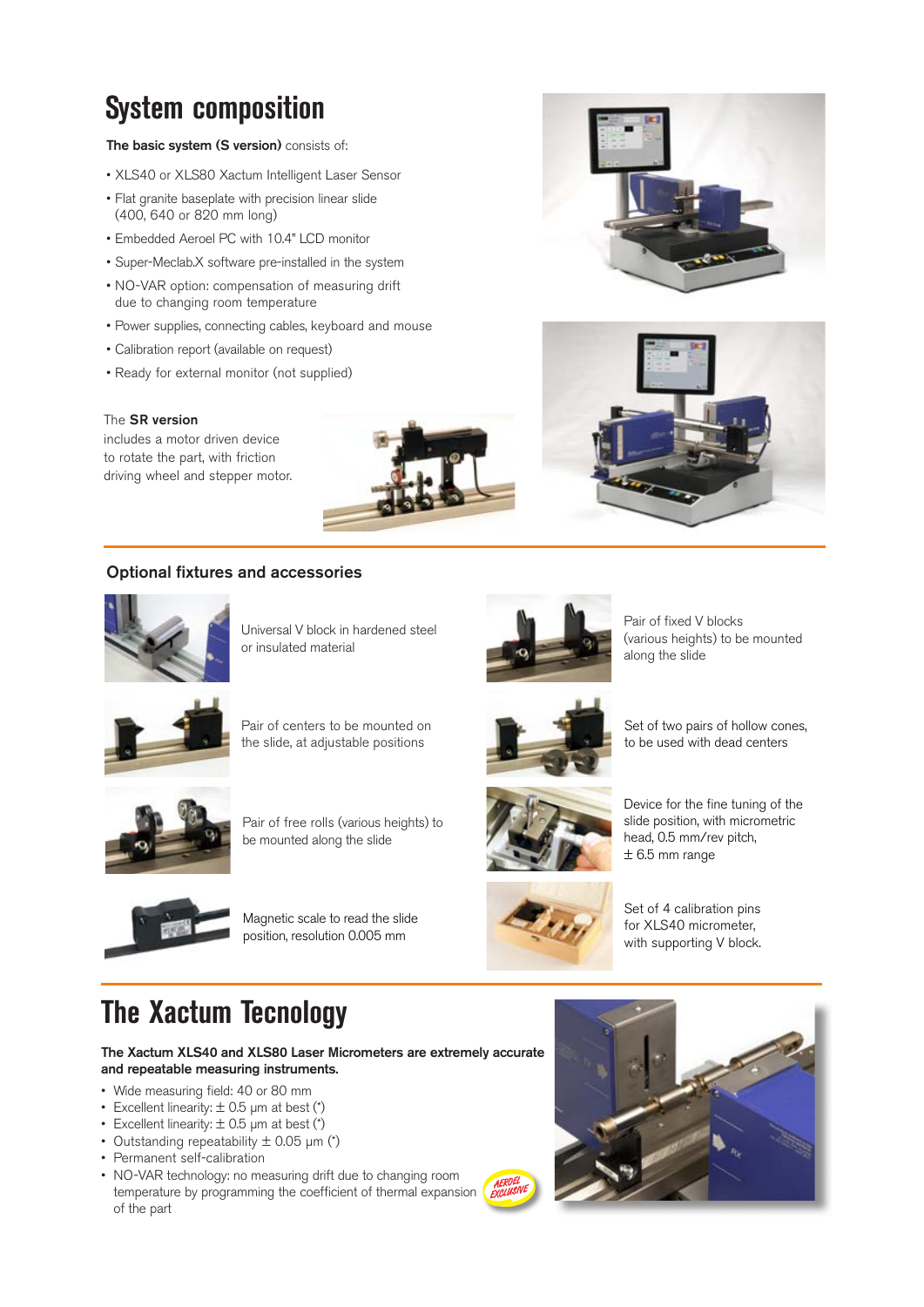# **Gauging flexibility**

#### **Multiple dimensions can be checked**

The user can choose among several different types of measurements, each one corresponding to a pre-set combination of light/shadow segments. Diameters, edge positions, center position, gap between two parts, etc. can be measured. Multiple dimensions can also be measured at the same time (i.e. diameter and center position).

The parts being checked can be either **opaque or transparent** (glass logic) and can be also **round or**  sharp edged (i.e. fluted tools).



# **The Super-Meclab.X Software**

The Super-Meclab.X software has been designed to be extremely user friendly and very flexible.

3 measuring modes are available: **single shot**,

**in-sequence** (repeated single shot) and **continuous** (from a Start to a Stop command). All are triggered on command, using a button or an optional foot-switch. An additional Auto-start mode is included to trigger automatically the



shot measurements (single and repeated) when a part is detected by the laser. The measuring time and

the display resolution can be set by the user. During the continuous or

in-sequence modes, for every measured variable, the maximum, minimum and average values are retained, as well as the Range value  $=$  Max  $-$  Min. The user can also enable and display only the desired values. In this way, by selecting the appropriate type and mode of measurement and moving the part into the laser beam, it is also possible to check run-out, ovality, peak or groove diameter, etc.

| NH N 2 STEP 3/3 | <b>Fascit Long</b> |              |       |
|-----------------|--------------------|--------------|-------|
| straw           |                    | 1            |       |
| <b>BER</b>      |                    |              |       |
| <b>MON-D</b>    |                    |              |       |
| <b>HAS D</b>    |                    |              | m     |
| 896.0           |                    |              | 0.060 |
| CEN             |                    |              |       |
| <b>MINIC</b>    |                    |              |       |
| <b>MAIL C</b>   |                    |              |       |
| <b>RNG-C</b>    |                    | <b>COLOR</b> |       |
| <b>POS ADM</b>  |                    |              |       |
| <b>POS. NAM</b> |                    | 83,693       |       |

**Multiple measurements on the same part** 

**Multiple-point user re-mastering capability**



**Quick tolerance check**

**Zero-Set function**

**Part library for easy programming**

**Data recording, printing and exporting**

**On line statistics and charts**

**Digital oscilloscope Help on line**

 $\mathbb{R}$  and

**NO-VAR technology: no measuring drift due to changing room temperature**



# **Benefits**

**No error due to the hysteresis (inversion error) which is typical of all dial indicator gauges (see QR-code video).** 

**Contactless measurement**: no part damage or scratches.

**Objective and highly reproducible results**: no matter about the operator's skill.



**Highly flexible**: different components and sizes can be measured without gauge re-mastering.

**Ultra accurate:** it measures to an accuracy that before you had only in a metrology room, using time consuming, expensive equipment and specialized personnel.

**Fine measuring spot:** you can measure details that would be otherwise impossible to detect.

(\*) Values referred to XLS40/1500 Laser Sensor. The value is inclusive of the Aeroel's masters uncertainty (± 0.3 μm )